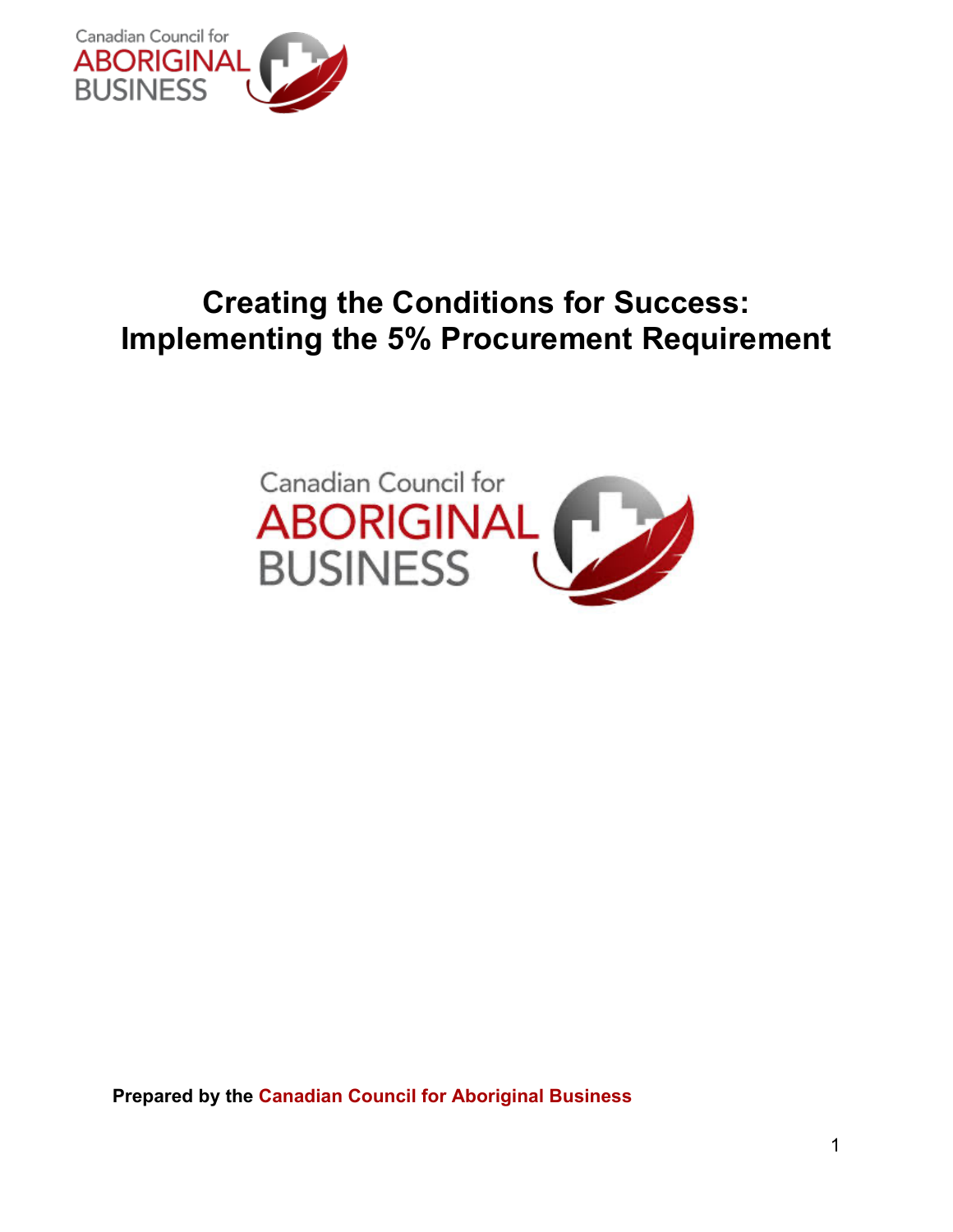

| Develop a definition of an Indigenous business for procurement purposes 9                                                                                                                                                                          |  |
|----------------------------------------------------------------------------------------------------------------------------------------------------------------------------------------------------------------------------------------------------|--|
| Every federal organization must consider how they can create opportunities for                                                                                                                                                                     |  |
| The Government of Canada should actively reach-out to Indigenous businesses,<br>Communities and organizations to advertise procurement opportunities9                                                                                              |  |
| Agencies must conduct sufficient monitoring of federal contracts to ensure that                                                                                                                                                                    |  |
| An independent, Indigenous operated intermediary is necessary to ensure ethical<br>practices, operational performance and accurate data are established and maintained<br>with strict adherence to Government's Indigenous procurement policies 10 |  |
| Federal executives at all levels must be committed to achieving Indigenous                                                                                                                                                                         |  |
| Every Federal organization must track and report on their procurement from                                                                                                                                                                         |  |
| Create adequate commercial viability in Indigenous subcontracting11                                                                                                                                                                                |  |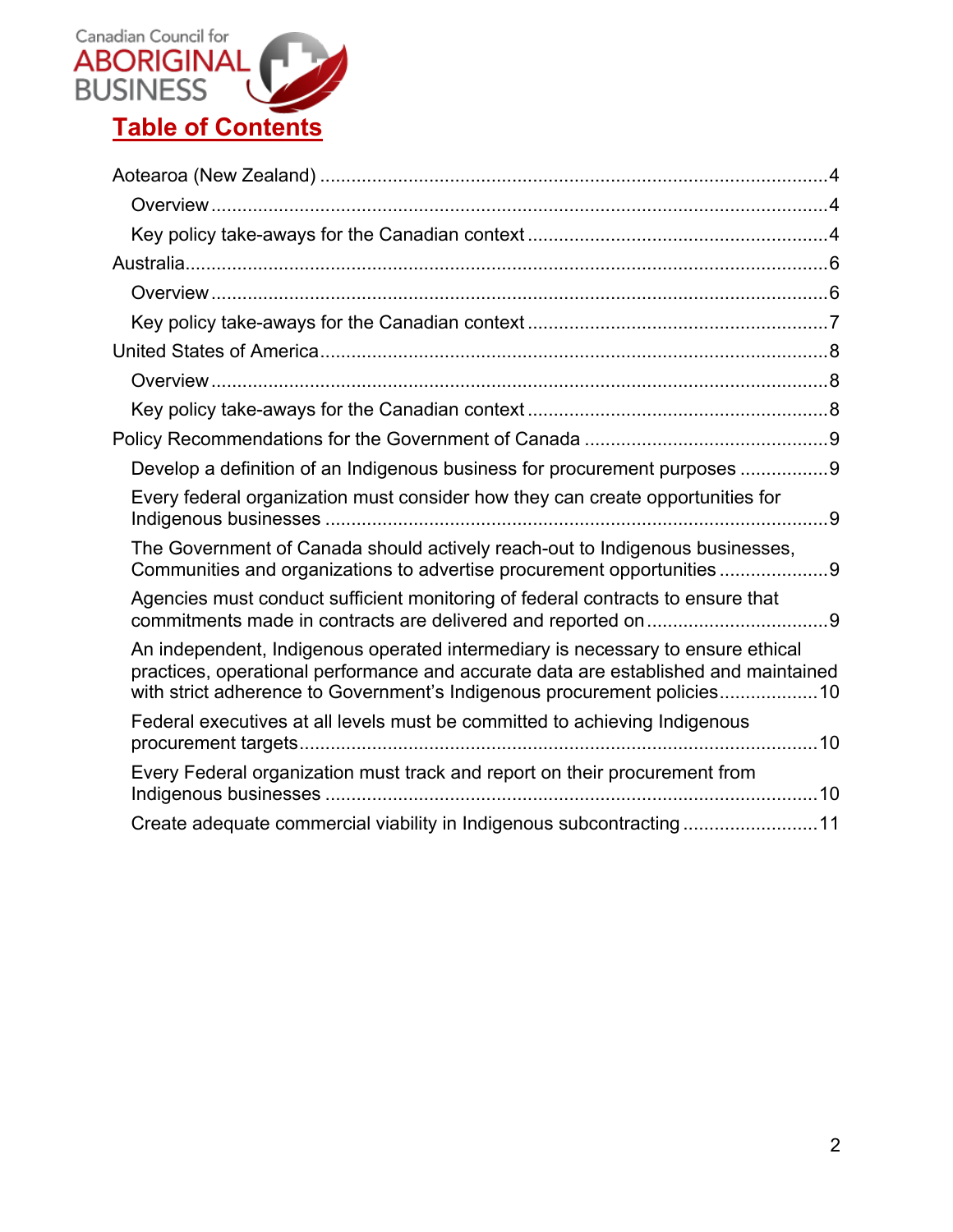

#### **Creating the Conditions for Success: Implementing the 5% Procurement Requirement**

The Canadian Council for Aboriginal Business (CCAB) presents this public policy to identify a series of actions that would support the successful implementation of the Government of Canada's 5% Indigenous Procurement Target. <sup>1</sup> Specially, this paper will:

- 1. Provide public policy recommendations drawing upon the Literature Review "Potential Procurement Practices Aimed at Achieving a Minimum 5% Target for Canada: Indigenous Procurement Policies in New Zealand, Australia and the United States" by Okwaho Equal Source as well as CCAB's published research and public policy work;
- 2. Identify appropriate Federal mechanisms and practices that would need to change in order to successfully implement the proposed policy recommendations; and
- 3. Deliver clear and precise "how to" directions that will act as a roadmap to describing how the Government of Canada would utilize their policy tools to implement the proposed policy recommendations.

<sup>1</sup> Though this paper was written before the Government of Canada announcement of August 6, 2021, concerning the modernization of the Procurement Strategy for Aboriginal Business, its recommendations will enhance and help to guide the implementation of the changes found within the announcement.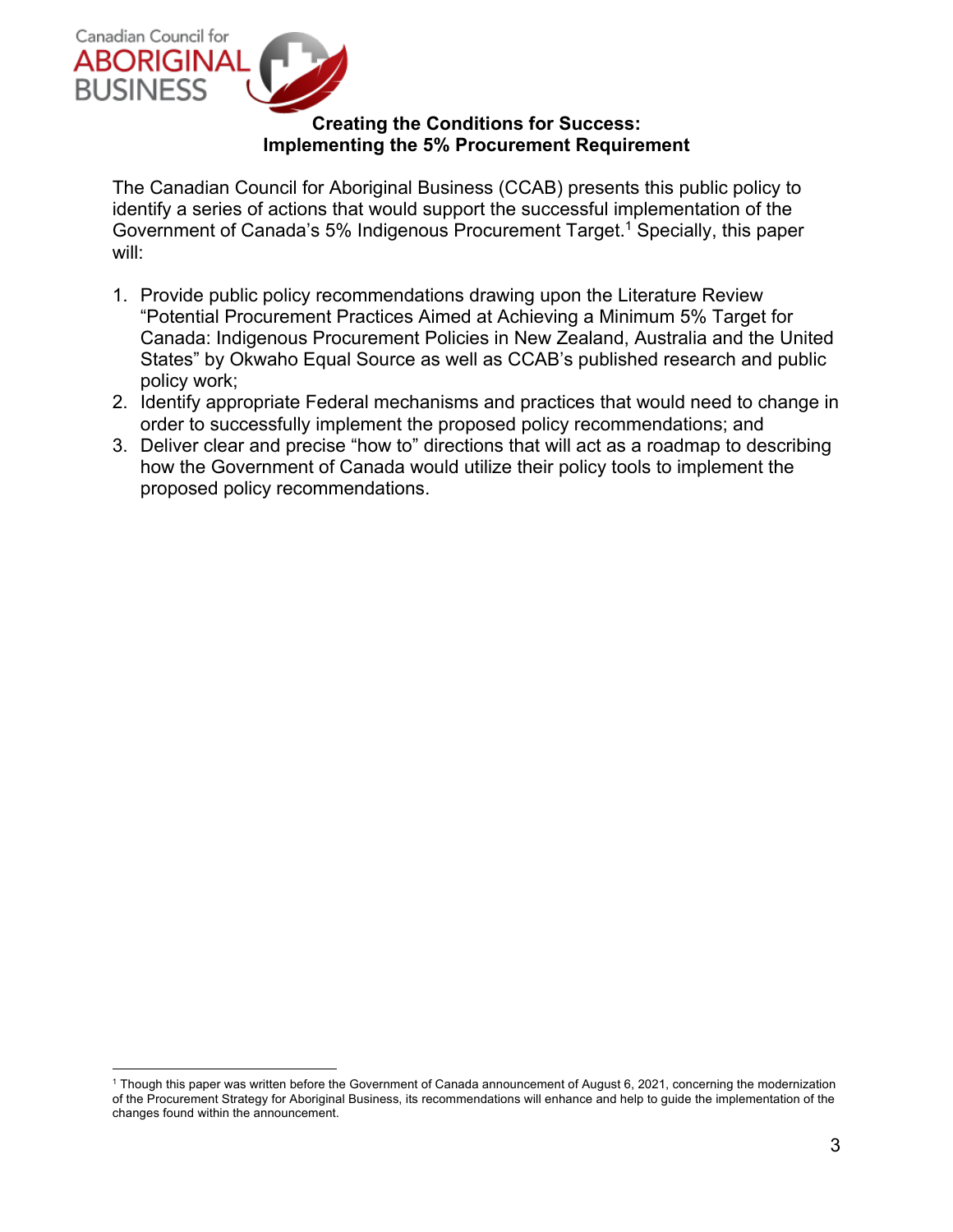

# **Overview**

Hīkina Whakatutuk Cabinet Paper: Te Kupenga Hao Pāuaua

- The Government of New Zealand has published a Cabinet Paper in 2021, from Hīkina Whakatutuk (Ministry of Business, Innovation and Employment) which outlines their approach to "supporting the Māori Economy and achieving economic and social outcomes."
- The Hīkina Whakatutuk Cabinet Paper proposes a progressive government procurement policy called Te Kupenga Hao Pāuaua.
- Translated, Te Kupenga Hao Pāuaua means cast the fishing net wide and be enterprising<sup>2</sup> and includes direct efforts to increase government purchases from Māori businesses.
- These efforts will be spearheaded by a project team, also referred to as Te Kupenga Hao Pāuaua, based within Te Puni Kōkiri (Ministry of Māori Development).
- As the Māori names suggests, Te Kupenga Hao Pāuaua will undertake an ambitious effort to prototype social procurement approaches over the next two years to reduce barriers for Māori businesses to engage in government procurement.
- It will also assist central and local government agencies to implement procurement practices that target Māori businesses.
- This national social procurement-based model may be a potential prototype for Canada.
- The New Zealand government prototype is a progressive and ambitious national strategy with deliverables and timeframes, which reflect the unique geography of New Zealand.

Government of New Zealand's Procurement Rules

• In addition to the Hīkina Whakatutuk Cabinet Paper, the Government of New Zealand has 71 published rules concerning government procurement.<sup>3</sup>

## Key policy take-aways for the Canadian context

- The primary features of the Te Kupenga Hao Pāuaua are:
	- o A definition of an Indigenous business for procurement purposes.
	- o The establishment of clear Government procurement targets.
	- o An intermediary organisation to verify suppliers' businesses are Indigenous for the purposes of the policy, and act as a broker, matching and connecting buyers and suppliers to realize procurement opportunities.
	- o Support for sustainable, long term behavioural change of government agencies and businesses.
- Additional features of Te Kupenga Hao Pāuaua include:

<sup>2</sup> https://www.tpk.govt.nz/en/a-matou-kaupapa/maori-economic-resilience/progressive-procurement

<sup>3</sup> https://www.procurement.govt.nz/procurement/principles-charter-and-rules/government-procurement-rules/planning-yourprocurement/increase-access-for-new-zealand-businesses/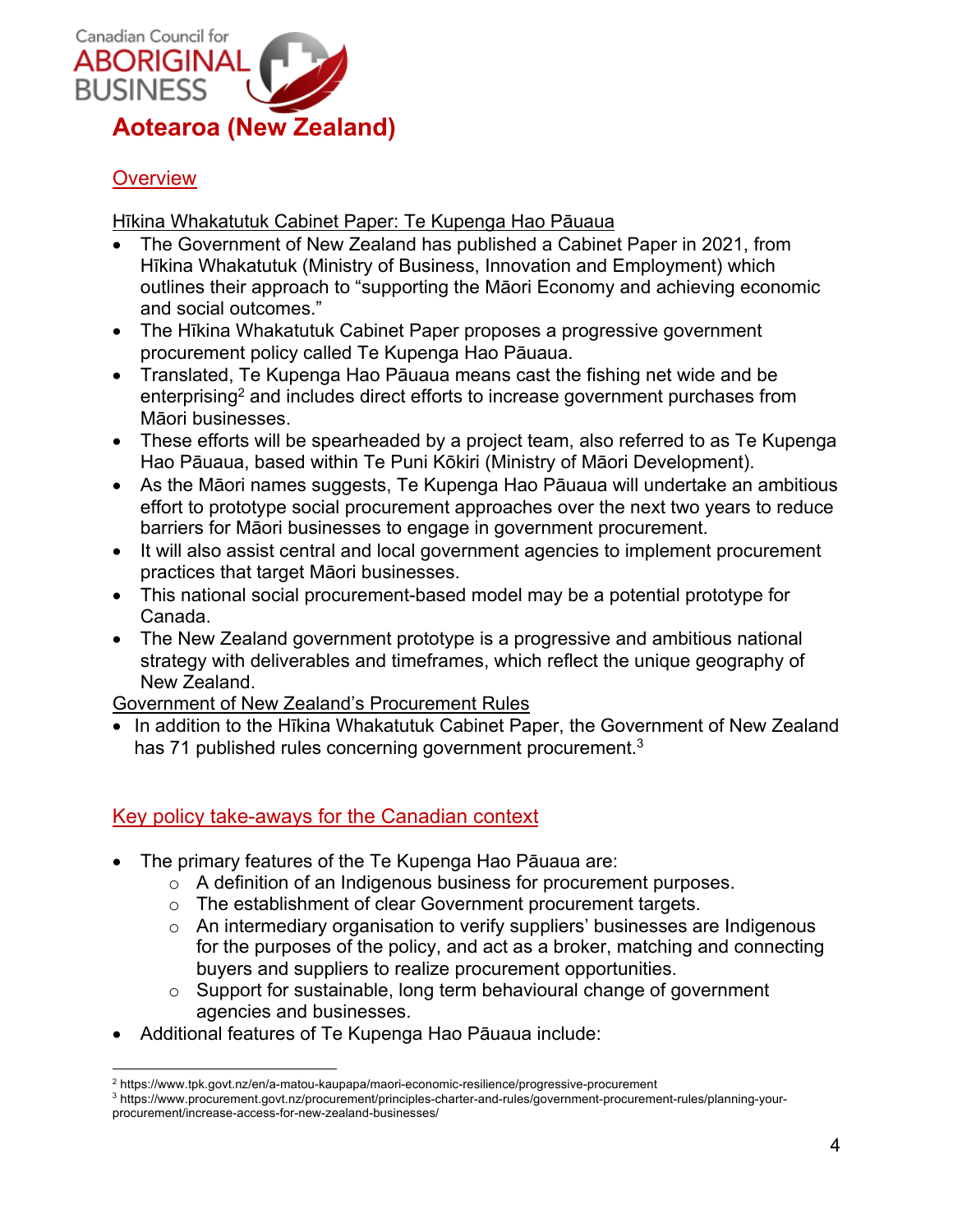

- o A strong focus on Indigenous-led ethical management.
- $\circ$  Regular performance reviews will be conducted by government and the independent intermediary, the first of which will take place in 2022.
- Government Procurement Rule 17 explains the circumstances where agencies must incorporate opportunities for New Zealand business and instructs New Zealand government entities to:
	- o Consider how they can create opportunities for New Zealand businesses, for designated contracts;
	- o Have regard to guidance published by Hīkina Whakatutuk, on how to effectively involve New Zealand businesses in contract opportunities including Māori, Pasifika, regional businesses, as well as social enterprises; and
	- o Conduct sufficient monitoring on designated contracts to ensure that commitments made in contracts are delivered and reported on.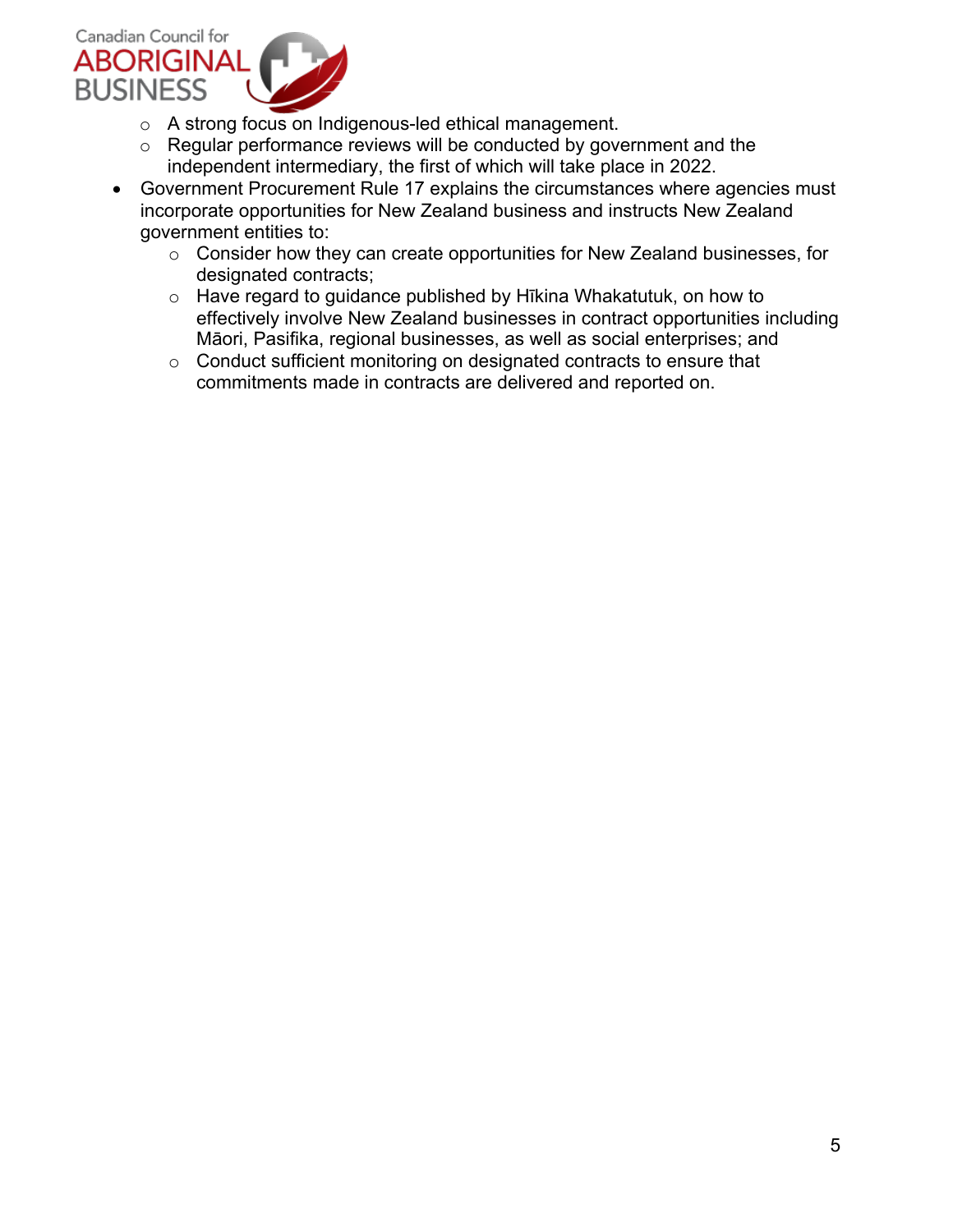

# **Overview**

- The latest version (2020) of the Government of Australia's Indigenous Procurement Policy (IPP) sets out new policies that the Australian government deems critical to improving Indigenous entrepreneurship, business and economic development outcomes by "significantly increasing the rate of purchasing from Indigenous enterprises."
- The Department of Finance, which administers the Public Governance Performance and Accountability Act (2013), is responsible for the IPP as well as the Commonwealth Procurement Rules.
- Indigenous enterprises must be at least 50% Indigenous owned and recognized by either Supply Nation (Australia's prominent Indigenous independent national intermediary) or found in the public registry maintained by the Office of the Registrar for Indigenous Corporations (ORIC).
- The IPP seeks confirmation of Indigeneity from prospective Indigenous bidders, through the submission of:
	- $\circ$  A statutory declaration, declaring that the enterprise is 50% or more Indigenous owned; or
	- $\circ$  Certificates or letters of Indigeneity of the Indigenous owners provided by a recognized Indigenous organization such as a land council; or
	- $\circ$  Checking whether the enterprise is listed with an Indigenous Chamber of Commerce or another businesses directory/list and confirming that the business meets the eligibility requirements of the IPP.
- In Australia, there are two purchasing targets identified, which according to the IPP are:
	- $\circ$  Volume target, which is the equivalent of 3% of the number of eligible procurements awarded to Indigenous enterprises each financial year; and
	- $\circ$  Value target, which is described as the equivalent of 3% of the value of eligible procurements awarded to Indigenous enterprises each financial year. A series of progressively increasing value targets apply, up to a maximum value of 3%.
- Australia's Indigenous procurement policy (IPP) is based on an incremental target percentage accrued over a period beginning in 2019 with a one percent target, to 2027-28, which is the 3% target..
- In addition, the IPP will "count the range of procurement and purchases awarded to Indigenous business against their targets," including:
	- o Direct contracts and purchases.
	- o Subcontracts relating to goods and services.
	- o Multi-year contracts.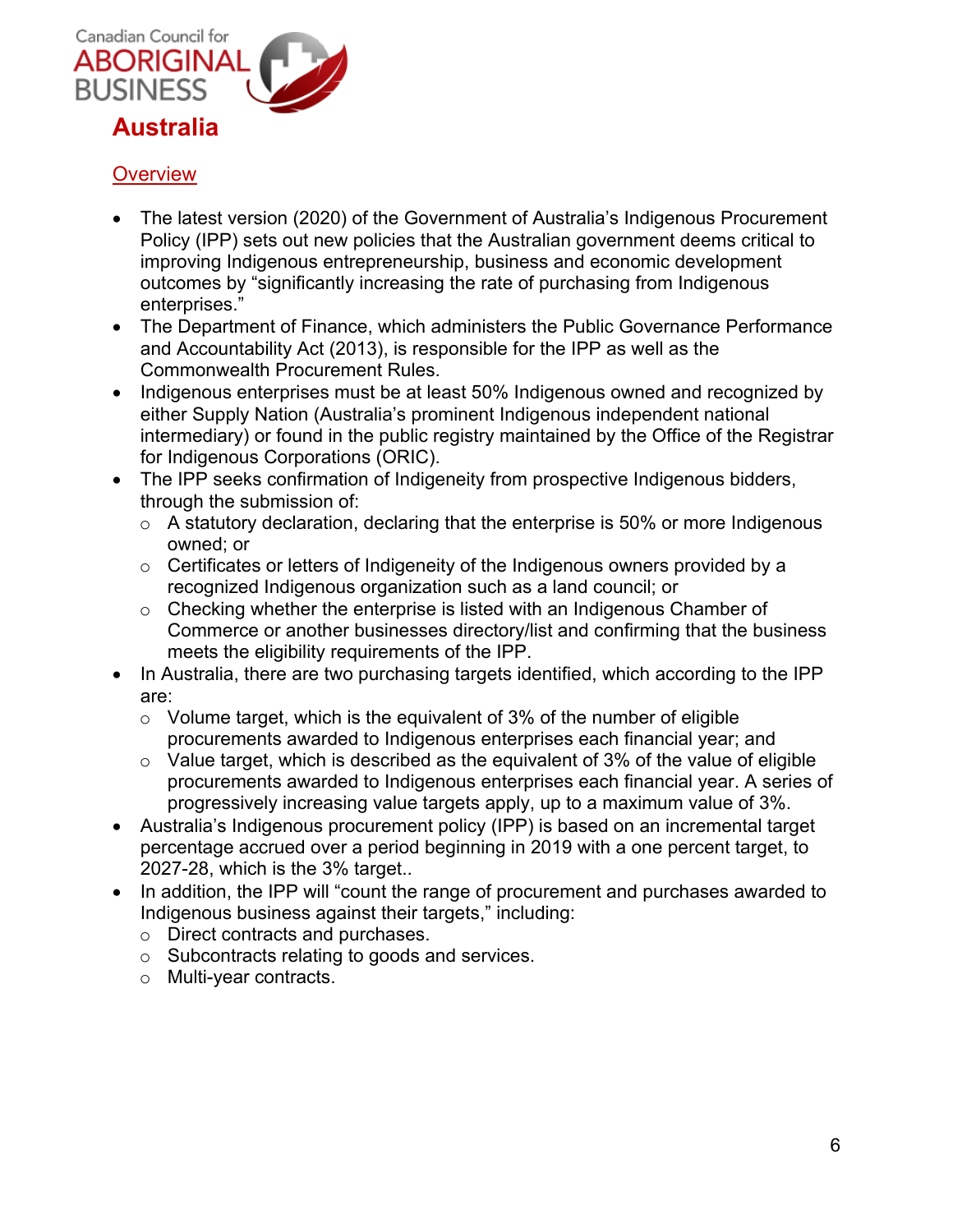

- The IPP has attempted to increase Indigenous procurement through establishing:
	- o Annual targets for the volume and value of contracts to be awarded to Indigenous businesses by the federal government and every federal organization (portfolio).
	- o A Mandatory Set Aside (MSA) to provide Indigenous businesses the opportunity to demonstrate value for money before a general approach to market. The MSA applies to all procurements to be delivered in remote Australia and for all other procurements wholly delivered in Australia with an estimated value from AUD80,000 to AUD200,000 (Australian Goods and Service Tax inclusive).
	- o Indigenous participation targets to be mandated in high value contracts wholly delivered in Australia at AUD7.5 million or more in specified industry categories, known as the "mandatory minimum requirement" (MMR). This includes a mandate that tender evaluations for procurement subject to the MMR must consider a tenderer's past performance against MMR targets contained in relevant Commonwealth contracts.

#### **Supply Nation**

- Supply Nation has "Ambassadors" that serve as relationship managers, acting as a state liaison and connector. This model has potential to be an adopted practice and applied to a provincial/territorial model in Canada.
- The independent Indigenous intermediary model for Canada could play a parallel role and function similar to Supply Nation. A possible program and service-based model could include, but is not limited to:
	- o Procurement-readiness education, skills and training using a graduated system.
	- o Indigenous Supply Chain and Procurement Management System.
	- o Indigenous Supplier Selection and Procurement Solicitation.
	- o Indigenous Procurement Legal Advisory.
	- o Office of Risk Management, Negotiation & Sustainability.
	- o Indigenous Supplier Contracting, Regulatory Compliance and Performance.
	- o Project Management and Logistics.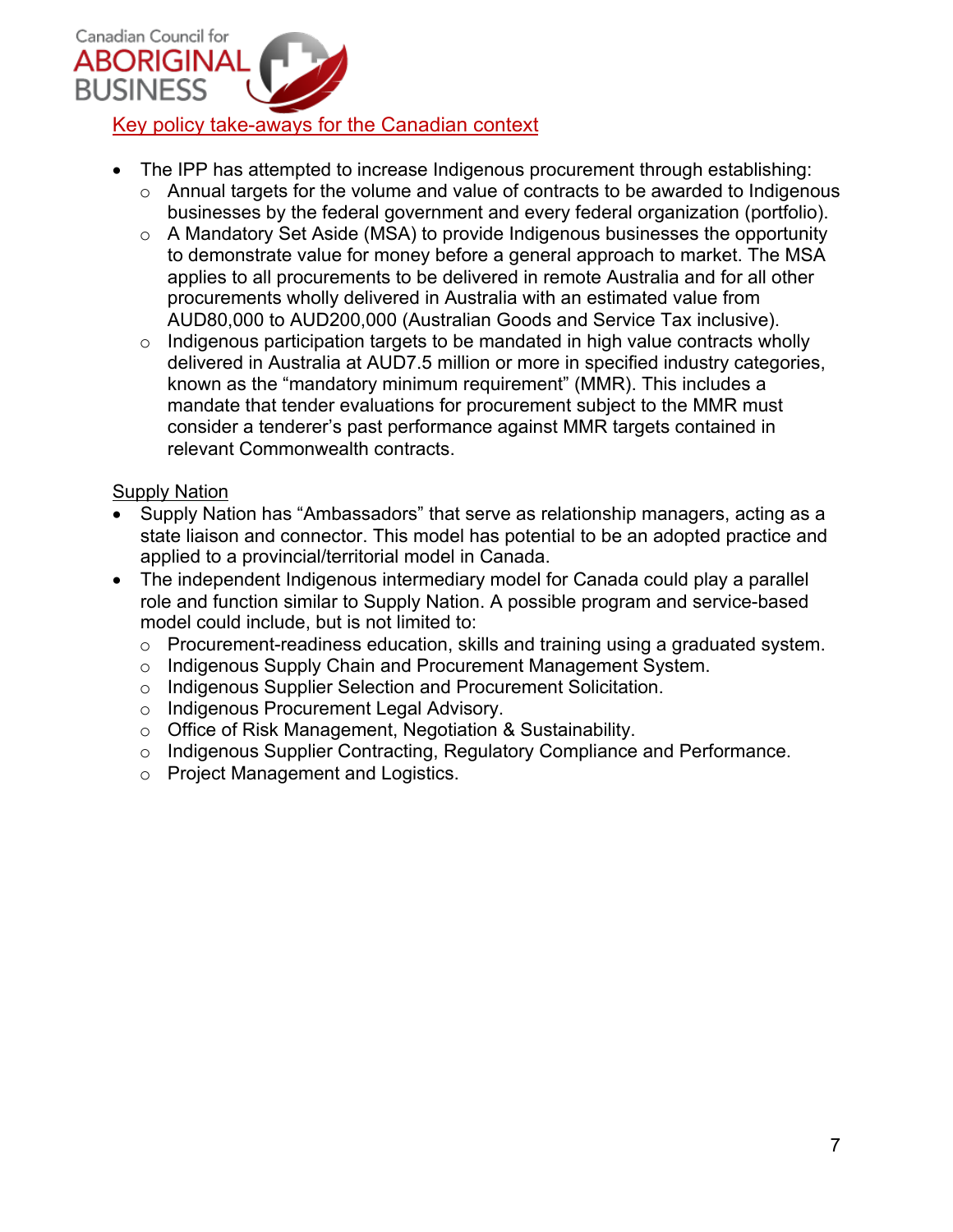

# **Overview**

- The 8(a) Business Development program is designed to "level the playing field for small businesses owned by socially and economically disadvantaged peoples or entities."
- The U.S federal government has a 5% target for all federal contracting dollars earmarked for businesses owned by socially and economically disadvantaged peoples or entities, including Indigenous-owned businesses.
- The Biden Administration has identified improvements to the 8(a) policy to including tripling the federal goal for contracting with all small and "disadvantaged" businesses from 5% to a minimum of 15% of all federal procurement dollars by 2025.

## Key policy take-aways for the Canadian context

- Indigenous owned businesses are encouraged by the U.S. Small Business Administration to apply and participate in the 8(a) Business Development program, which can help businesses:
	- o Compete for set-aside and sole source contracts in the program.
	- $\circ$  Get a Business Opportunity Specialist to help navigate federal contracting.<sup>4</sup>
	- o Form joint ventures with established businesses through the SBA's Mentor-Protégé Program.
	- o Receive management and technical assistance, including business training, counselling, marketing assistance, and high-level executive development.
- The U.S. government aims to increase and enhance the participation of Indigenous nations in federal procurement using:
	- o Formula-based awards and frequent monitoring of contract awards.
	- o Encouragement of greater participation and widespread outreach and counselling to small business owners, especially tribal business owners.
	- o Requirements that prime contractors develop and fully execute plans to increase subcontracting opportunities.
	- o Supporting Indigenous institutional capacity including Native American Procurement Technical Assistance Centers (PTAC). This is done through contributions from Department of Defense (DoD) through a program that is administered by the Defense Logistics Agency (DLA).

<sup>4</sup> CCAB's research work has found that US Native Procurement Technical Assistance Centers have been very effective in navigating procurement opportunities. https://www.aptac-us.org/contracting-assistancefor-business/find-an-american-indian-ptac/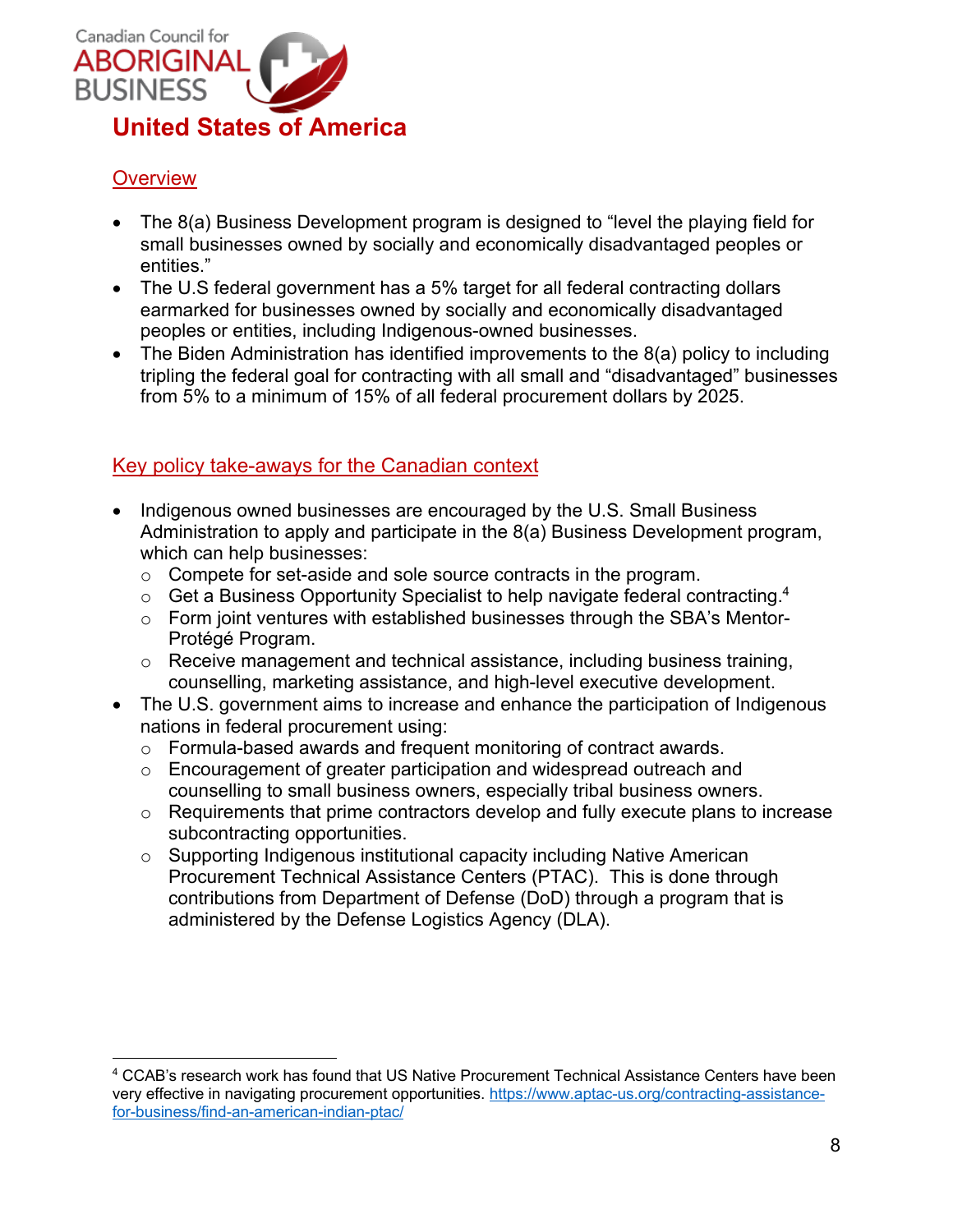

Develop a definition of an Indigenous business for procurement purposes

• This work is underway, led and facilitated by National Indigenous Organizations.

Every federal organization must consider how they can create opportunities for Indigenous businesses

• Department/Agency specific measures should be articulated in every Federal organization's Departmental Plan.

The Government of Canada should actively reach-out to Indigenous businesses, Communities and organizations to advertise procurement opportunities

- This outreach should explain, in plain language, the requirements of the procurement opportunity. Federal procurement officials should be receptive to answering questions from Indigenous businesses to encourage their participation in Federal bid processes.
- At the regional level, Federal organizations need to coordinate procurement activities. The Government of Canada could use existing mechanisms, such as the regional Federal Councils<sup>5</sup>, to facilitate the coordination.
- Once coordinated, Public Services and Procurement Canada (PSPC) regional officials should lead the outreach to Indigenous businesses, communities and organizations in the relevant region(s) to create a single window approach to Indigenous inquiries on those procurement opportunities available.

#### Agencies must conduct sufficient monitoring of federal contracts to ensure that commitments made in contracts are delivered and reported on

• Utilize a Vendor Performance Management (VPM) program, such as Nisto Link, to assess all federal contracts and ensure that Indigenous requirements are legitimately adhered to.

<sup>5</sup> Federal Councils are informal collaborative networks amongst representatives of regional offices of federal departments and agencies. The best example is the BC Federal Council.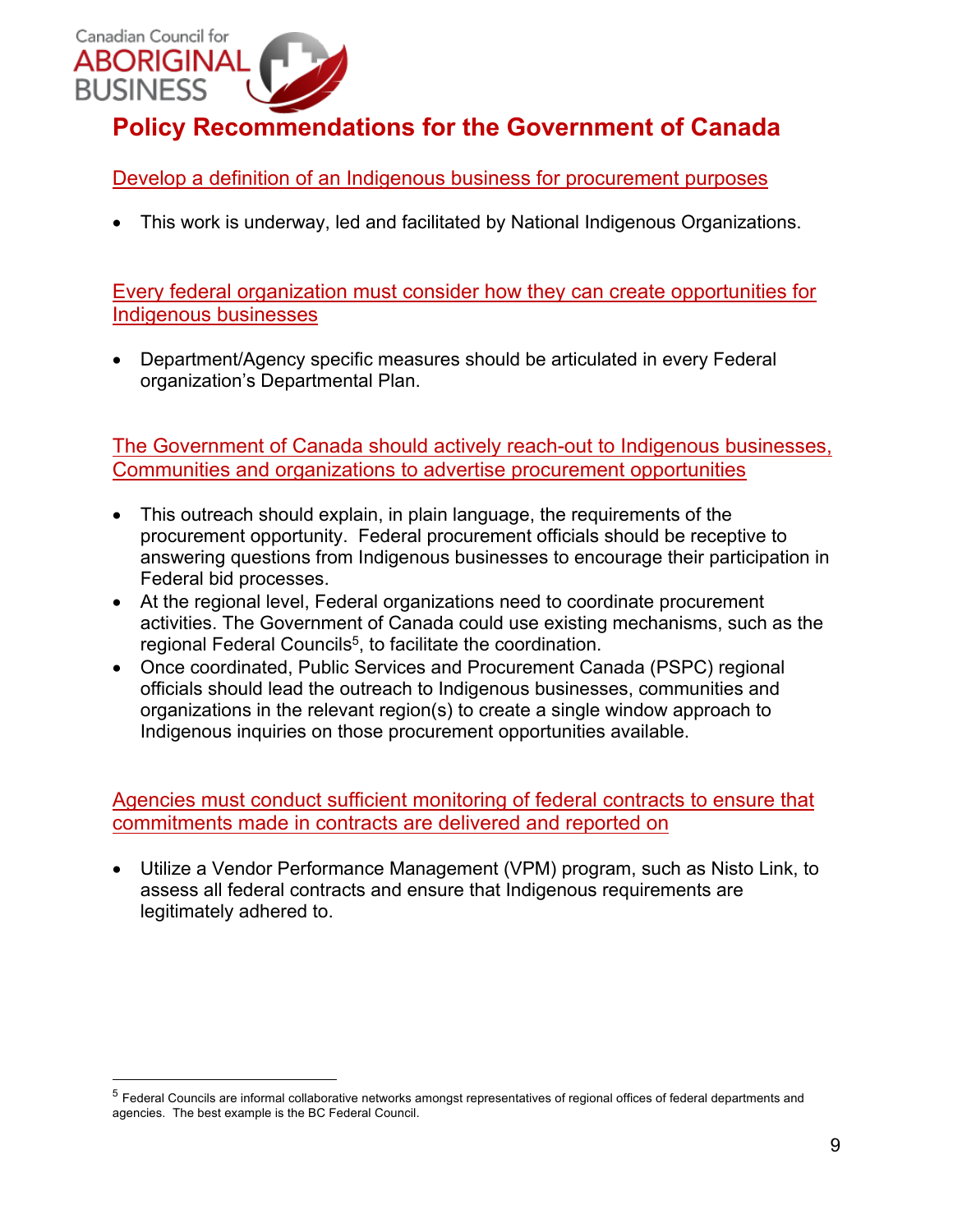

An independent, Indigenous operated intermediary is necessary to ensure ethical practices, operational performance and accurate data are established and maintained with strict adherence to Government's Indigenous procurement policies

• This work is underway, led and facilitated by National Indigenous Organizations, to develop a business case for an Indigenous intermediary to increase Indigenous procurement and support Indigenous businesses through the procurement process.

Federal executives at all levels must be committed to achieving Indigenous procurement targets

- Mandate the inclusion of SMART (Specific, Measurable, Achievable, Relevant and Time-bound) Indigenous procurement targets in the Performance Management Plan (PMA) of every federal executive and ensure that these targets are tied to the executive Performance Awards at every level.
- Amend the Government of Canada's Directive on Performance Management, Section 4.1.2 to read as follows: "Determining, in consultation with the deputy head, the departmental criteria for talent management plans, including Indigenous procurement targets, in accordance with the appendix to this directive."
- Amend the Government of Canada's Standard on Performance Management, specifically, A.2.2.1.1, to read as follows: "Performance agreements must include: Clear and measurable work objectives, with associated performance measures, including Indigenous procurement targets, that are linked to the priorities of the organization and of the Government of Canada."

Every Federal organization must track and report on their procurement from Indigenous businesses

- Assign the Chief Financial and Results Delivery Officer, or their equivalent, in every federal organization to report on procurement spend through their organizations' submissions to support the Main Estimates and Supplementary estimates.
- Every Departmental Results Report note the total organizational spend on Indigenous procurement.
- Feature the total Indigenous spend from every federal organization in the Main Estimates and Supplementary estimates.
- An Indigenous intermediary would review and accept results prior to broad public distribution.